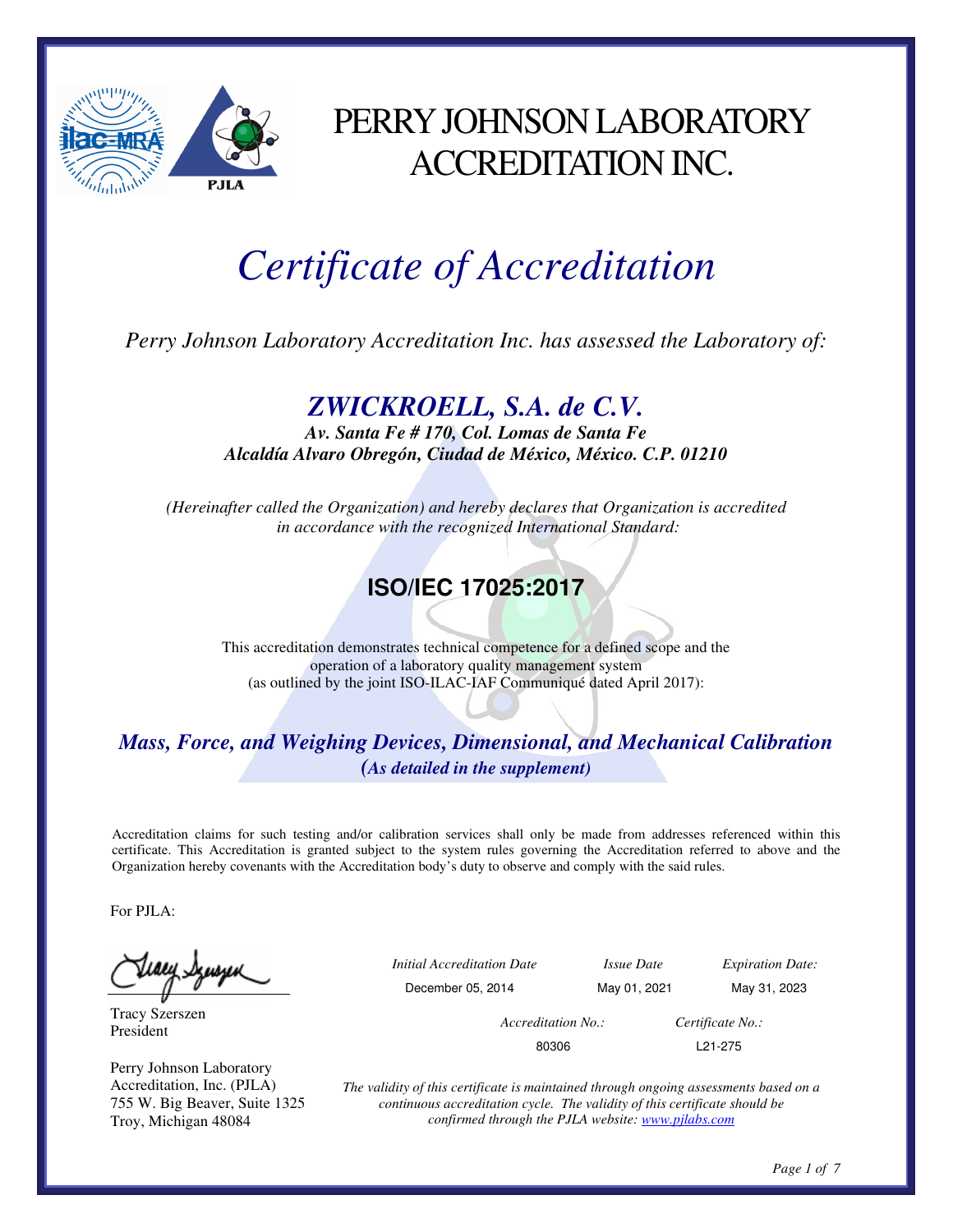

#### **ZWICKROELL, S.A. de C.V.**

Av. Santa Fe # 170, Col. Lomas de Santa Fe Alcaldia Alvaro Obregón, Ciudad de México, México. C.P. 01210 Contact Name: Horacio Rodriguez Phone: 555-292-4326

*Accreditation is granted to the facility to perform the following calibrations:*

| Mechanical                                             |                                                              |                                                                                                      |                                                                                         |
|--------------------------------------------------------|--------------------------------------------------------------|------------------------------------------------------------------------------------------------------|-----------------------------------------------------------------------------------------|
| <b>MEASURED INSTRUMENT</b><br><b>OUANTITY OR GAUGE</b> | <b>RANGE OR NOMINAL DEVICE</b><br><b>SIZE AS APPROPRIATE</b> | <b>CALIBRATION AND</b><br><b>MEASUREMENT</b><br><b>CAPABILITY EXPRESSED</b><br>AS AN UNCERTAINTY (±) | <b>CALIBRATION</b><br><b>EQUIPMENT</b><br><b>AND REFERENCE</b><br><b>STANDARDS USED</b> |
| <b>Indirect Verification of</b>                        | 20 HRA to 40 HRA                                             | 0.39 HRA                                                                                             | <b>Hardness Test Blocks</b>                                                             |
| <b>Rockwell Hardness</b>                               | 41 HRA to 75 HRA                                             | 0.34 HRA                                                                                             | <b>Indentec Hardness</b>                                                                |
| Testers HRAF                                           | 76 HRA to 88 HRA                                             | 0.34 HRA                                                                                             | <b>Testing Machines Ltd</b><br>ISO 6508-2, ASTM E18                                     |
| <b>Indirect Verification of</b>                        | 20 HRBW to 50 HRBW                                           | 1.4 HRBW                                                                                             | <b>Hardness Test Blocks</b>                                                             |
| <b>Rockwell Hardness</b><br>Testers HRBWF              | 51 HRBW to 80 HRBW                                           | 0.87 HRBW                                                                                            | <b>Indented Hardness</b><br><b>Testing Machines Ltd</b>                                 |
|                                                        | 81 HRBW to 100 HRBW                                          | 0.51 HRBW                                                                                            | ISO 6508-2                                                                              |
| <b>Indirect Verification of</b>                        | 20 HRC to 30 HRC                                             | 0.39 HRC                                                                                             | <b>ASTM E18</b>                                                                         |
| <b>Rockwell Hardness</b><br>Testers HRCF               | 31 HRC to 55 HRC                                             | 0.36 HRC                                                                                             |                                                                                         |
|                                                        | 56 HRC to 70 HRC                                             | 0.33 HRC                                                                                             |                                                                                         |
| <b>Indirect Verification of</b>                        | 40 HRD to 47 HRD                                             | 0.37 HRD                                                                                             |                                                                                         |
| Rockwell Hardness<br>Testers HRDF                      | 48 HRD to 63 HRD                                             | 0.36 HRD                                                                                             |                                                                                         |
|                                                        | 64 HRD to 77 HRD                                             | 0.34 HRD                                                                                             |                                                                                         |
| <b>Indirect Verification of</b>                        | 60 HRFW to 75 HRFW                                           | <b>0.90 HRFW</b>                                                                                     |                                                                                         |
| <b>Rockwell Hardness</b>                               | 76 HRFW to 90 HRFW                                           | <b>0.87 HRFW</b>                                                                                     |                                                                                         |
| Testers HRFW <sup>F</sup>                              | 91HRFW to 100 HRFW                                           | 0.52 HRFW                                                                                            |                                                                                         |
| <b>Indirect Verification of</b>                        | 70 HR15N to 77 HR15N                                         | 0.43 HR15N                                                                                           |                                                                                         |
| Rockwell Hardness                                      | 78 HR15N to 88 HR15N                                         | 0.44 HR15N                                                                                           |                                                                                         |
| Testers HR15NF                                         | 89 HR15N to 91 HR15N                                         | 0.43 HR15N                                                                                           |                                                                                         |
| <b>Indirect Verification of</b>                        | 42 HR30N to 54 HR30N                                         | 0.69 HR30N                                                                                           |                                                                                         |
| Rockwell Hardness                                      | 55 HR30N to 73 HR30N                                         | 0.44 HR30N                                                                                           |                                                                                         |
| Testers HR30NF                                         | 74 HR30N to 80 HR30N                                         | 0.43 HR30N                                                                                           |                                                                                         |
| <b>Indirect Verification of</b>                        | 20 HR45N to 31 HR45N                                         | 0.62 HR45N                                                                                           |                                                                                         |
| <b>Rockwell Hardness</b>                               | 32 HR45N to 61 HR45N                                         | 0.58 HR45N                                                                                           |                                                                                         |
| Testers HR45NF                                         | 62 HR45N to 70 HR45N                                         | 0.44 HR45N                                                                                           |                                                                                         |
| <b>Indirect Verification of</b>                        | 73 HR15TW to 80 HR15TW                                       | 0.82 HR15TW                                                                                          |                                                                                         |
| <b>Rockwell Hardness</b>                               | 81 HR15TW to 87 HR15TW                                       | 0.82 HR15TW                                                                                          |                                                                                         |
| Testers HR15TWF                                        | 88 HR15TW to 93 HR15TW                                       | 0.82 HR15TW                                                                                          |                                                                                         |
| <b>Indirect Verification of</b>                        | 43 HR30TW to 56 HR30TW                                       | 0.93 HR30TW                                                                                          |                                                                                         |
| <b>Rockwell Hardness</b>                               | 57 HR30TW to 69 HR30TW                                       | 0.81 HR30TW                                                                                          |                                                                                         |
| Testers HR30TWF                                        | 70 HR30TW to 82 HR30TW                                       | 0.81 HR30TW                                                                                          |                                                                                         |
| <b>Indirect Verification of</b>                        | 12 HR45TW to 33 HR45TW                                       | 0.91 HR45TW                                                                                          |                                                                                         |
| <b>Rockwell Hardness</b>                               | 34 HR45TW to 54 HR45TW                                       | 0.96 HR45TW                                                                                          |                                                                                         |
| Testers HR45TWF                                        | 55 HR45TW to 72 HR45TW                                       | $0.81$ HR45TW                                                                                        |                                                                                         |

*Issue: 05/2021 This supplement is in conjunction with certificate #L21-275 Page 2 of 7*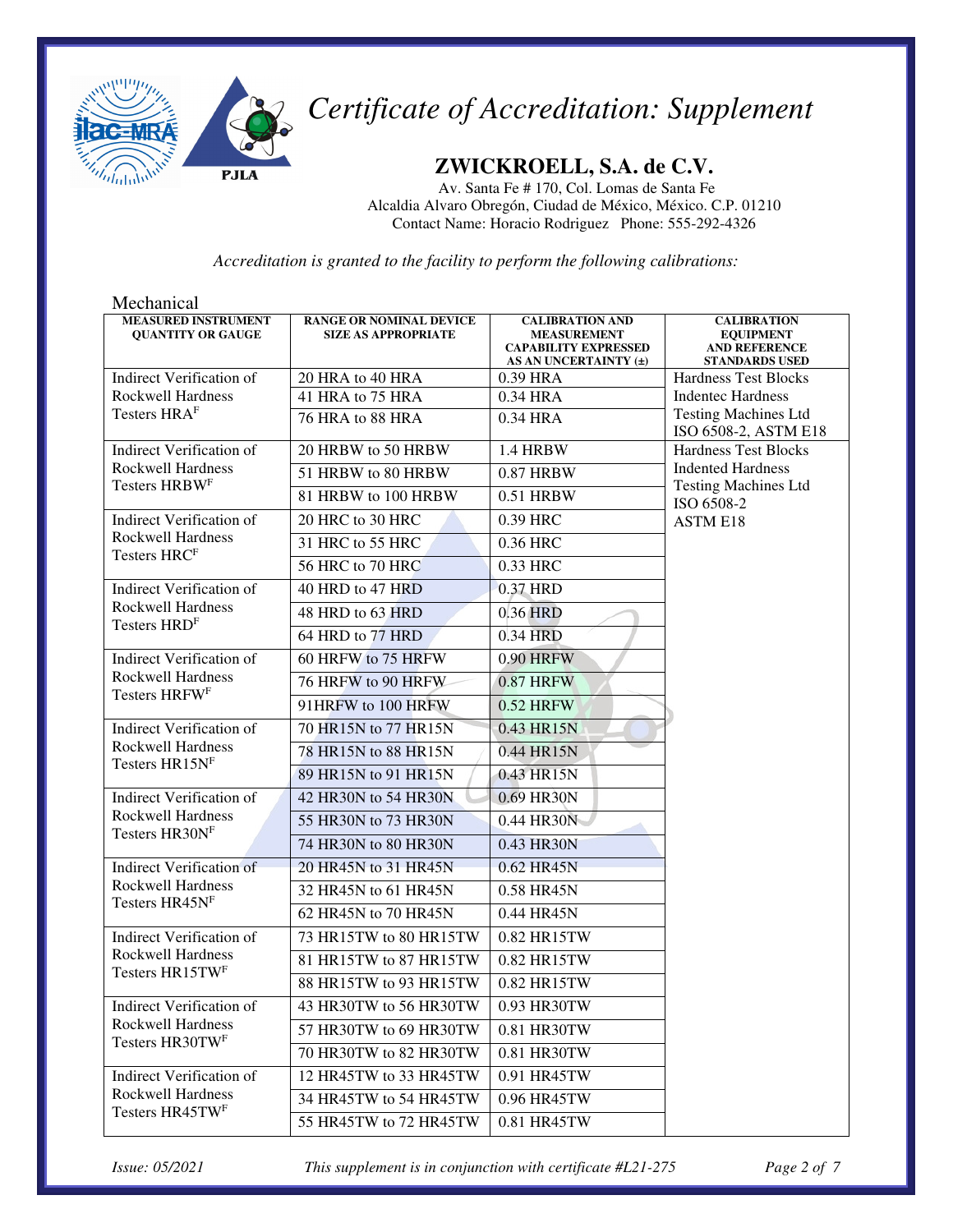

### **ZWICKROELL, S.A. de C.V.**

Av. Santa Fe # 170, Col. Lomas de Santa Fe Alcaldía Alvaro Obregón, Ciudad de México, México. C.P. 01210 Contact name: Horacio Rodriguez Phone: 555-292-4326

*Accreditation is granted to the facility to perform the following calibrations:*

| Mechanical                                             |                                                              |                                                                                                      |                                                                                         |
|--------------------------------------------------------|--------------------------------------------------------------|------------------------------------------------------------------------------------------------------|-----------------------------------------------------------------------------------------|
| <b>MEASURED INSTRUMENT</b><br><b>OUANTITY OR GAUGE</b> | <b>RANGE OR NOMINAL DEVICE</b><br><b>SIZE AS APPROPRIATE</b> | <b>CALIBRATION AND</b><br><b>MEASUREMENT</b><br><b>CAPABILITY EXPRESSED</b><br>AS AN UNCERTAINTY (±) | <b>CALIBRATION</b><br><b>EQUIPMENT</b><br><b>AND REFERENCE</b><br><b>STANDARDS USED</b> |
| <b>Indirect Verification of</b>                        | 10 HBW to 100 HBW                                            | 1.8 HBW                                                                                              | <b>Hardness Test Blocks</b>                                                             |
| <b>Brinell Hardness Tester</b>                         | 100 HBW to 200 HBW                                           | 2 HBW                                                                                                | <b>Indented Hardness</b>                                                                |
| HBW $1/10F$                                            | 200 HBW to 400 HBW                                           | 2.7 HBW                                                                                              | <b>Testing Machines Ltd</b><br>ISO 6506-2                                               |
| Indirect Verification of                               | 95 HBW to 250 HBW                                            | 2.5 HBW                                                                                              |                                                                                         |
| <b>Brinell Hardness Tester</b>                         | 250 HBW to 450 HBW                                           | <b>4.9 HBW</b>                                                                                       |                                                                                         |
| $HBW$ 1/30 <sup>F</sup>                                | 450 HBW to 650 HBW                                           | <b>6.2 HBW</b>                                                                                       |                                                                                         |
| <b>Indirect Verification of</b>                        | 10 HBW to 70 HBW                                             | 1.1 HBW                                                                                              |                                                                                         |
| <b>Brinell Hardness Tester</b>                         | 70 HBW to 100 HBW                                            | 1.1 HBW                                                                                              |                                                                                         |
| HBW 2.5/31.25 <sup>F</sup>                             | 100 HBW to 200 HBW                                           | 1.1 HBW                                                                                              |                                                                                         |
| Indirect Verification of                               | 10 HBW to 100 HBW                                            | 1.1 HBW                                                                                              |                                                                                         |
| <b>Brinell Hardness Tester</b>                         | 100 HBW to 200 HBW                                           | 1.7 HBW                                                                                              |                                                                                         |
| HBW 2.5/62.5 <sup>F</sup>                              | 200 HBW to 400 HBW                                           | $2.5$ HBW                                                                                            |                                                                                         |
| <b>Indirect Verification of</b>                        | 95 HBW to 250 HBW                                            | 2.1 HBW                                                                                              |                                                                                         |
| <b>Brinell Hardness Tester</b>                         | 250 HBW to 450 HBW                                           | <b>4.7 HBW</b>                                                                                       |                                                                                         |
| HBW 2.5/187.5F                                         | 450 HBW to 650 HBW                                           | <b>6.1 HBW</b>                                                                                       |                                                                                         |
| <b>Indirect Verification of</b>                        | 10 HBW to 100 HBW                                            | 1.1 HBW                                                                                              |                                                                                         |
| <b>Brinell Hardness Tester</b>                         | 100 HBW to 200 HBW                                           | 1.6 HBW                                                                                              |                                                                                         |
| <b>HBW 5/250F</b>                                      | 200 HBW to 400 HBW                                           | 2.7 HBW                                                                                              |                                                                                         |
| <b>Indirect Verification of</b>                        | 95 HBW to 250 HBW                                            | <b>2.6 HBW</b>                                                                                       |                                                                                         |
| <b>Brinell Hardness Tester</b>                         | 250 HBW to 450 HBW                                           | <b>4.6 HBW</b>                                                                                       |                                                                                         |
| <b>HBW 5/750F</b>                                      | 450 HBW to 650 HBW                                           | <b>5.4 HBW</b>                                                                                       |                                                                                         |
| <b>Indirect Verification of</b>                        | 95 HBW to 250 HBW                                            | 2.7 HBW                                                                                              |                                                                                         |
| <b>Brinell Hardness Tester</b>                         | 250 HBW to 450 HBW                                           | 3.6HBW                                                                                               |                                                                                         |
| HBW 10/3 000F                                          | 450 HBW to 650 HBW                                           | <b>4.4 HBW</b>                                                                                       |                                                                                         |
| Indirect Verification of                               | 50 HV to 225 HV                                              | <b>20 HV</b>                                                                                         | <b>Hardness Test Blocks</b>                                                             |
| Micro Hardness Tester                                  | 226 HV to 600 HV                                             | <b>75 HV</b>                                                                                         | <b>Indented Hardness</b>                                                                |
| Vickers HV/0.025F                                      | 601 HV to 1 500 HV                                           | 150 HV                                                                                               | <b>Testing Machines Ltd</b><br>ISO 6507-2                                               |
| <b>Indirect Verification of</b>                        | 50 HV to 225 HV                                              | 24 HV                                                                                                |                                                                                         |
| <b>Micro Hardness Tester</b>                           | 226 HV to 600 HV                                             | 50 HV                                                                                                |                                                                                         |
| Vickers HV/0.05F                                       | 601 HV to 1 500 HV                                           | 50 HV                                                                                                |                                                                                         |
| <b>Indirect Verification of</b>                        | 50 HV to 225 HV                                              | 25 HV                                                                                                |                                                                                         |
| Micro Hardness Tester                                  | 226 HV to 600 HV                                             | 48 HV                                                                                                |                                                                                         |
| Vickers HV/0.1F                                        | 601 HV to 1 500 HV                                           | 50 HV                                                                                                |                                                                                         |

*Issue: 05/2021 This supplement is in conjunction with certificate #L21-275 Page 3 of 7*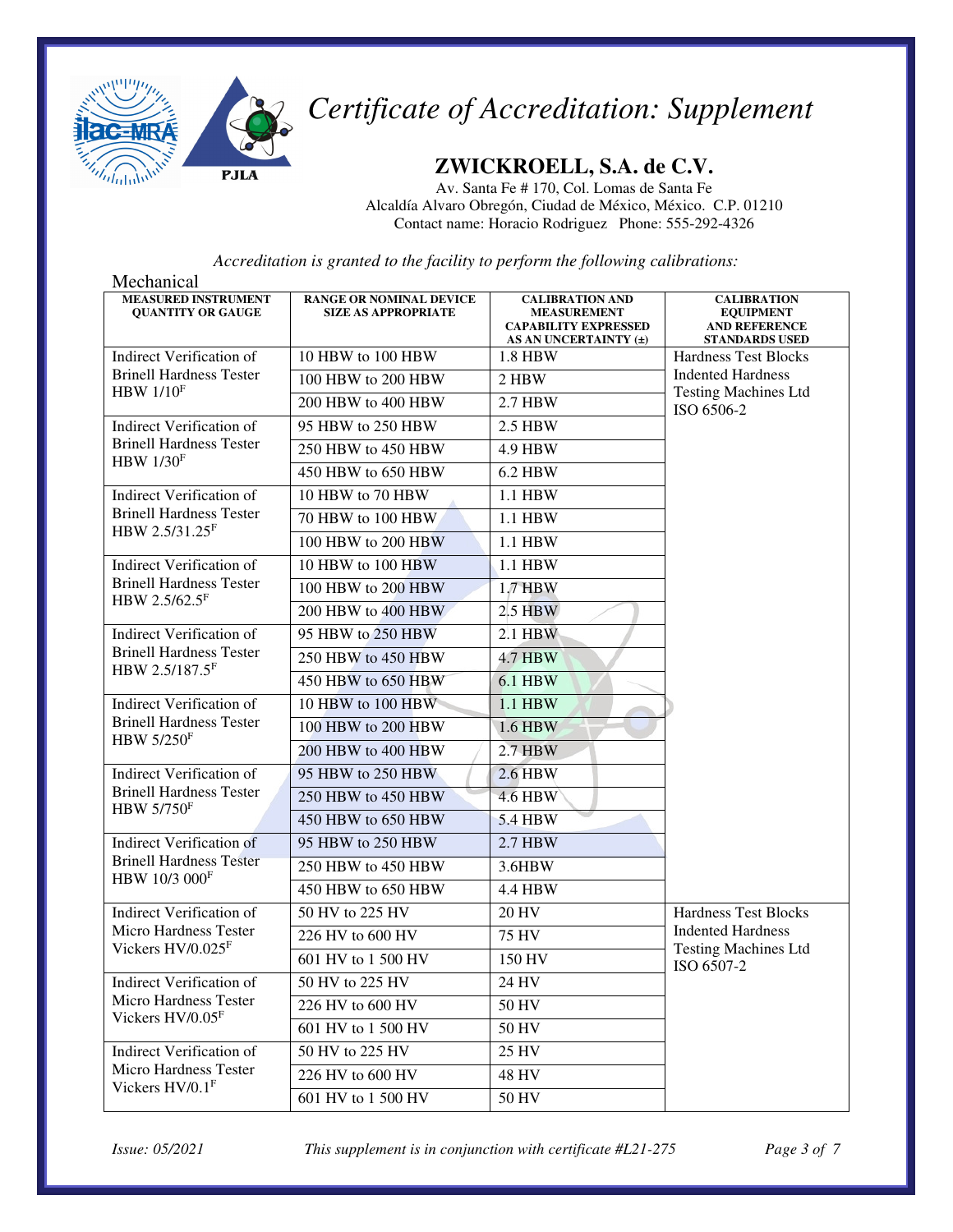

### **ZWICKROELL, S.A. de C.V.**

Av. Santa Fe # 170, Col. Lomas de Santa Fe Alcaldía Alvaro Obregón, Ciudad de México, México. C.P. 01210 Contact name: Horacio Rodriguez Phone: 555-292-4326

*Accreditation is granted to the facility to perform the following calibrations:*

| Mechanical                                             |                                                              |                                                                                                      |                                                                                         |
|--------------------------------------------------------|--------------------------------------------------------------|------------------------------------------------------------------------------------------------------|-----------------------------------------------------------------------------------------|
| <b>MEASURED INSTRUMENT</b><br><b>QUANTITY OR GAUGE</b> | <b>RANGE OR NOMINAL DEVICE</b><br><b>SIZE AS APPROPRIATE</b> | <b>CALIBRATION AND</b><br><b>MEASUREMENT</b><br><b>CAPABILITY EXPRESSED</b><br>AS AN UNCERTAINTY (±) | <b>CALIBRATION</b><br><b>EQUIPMENT</b><br><b>AND REFERENCE</b><br><b>STANDARDS USED</b> |
| Indirect Verification of                               | 50 HV to 225 HV                                              | <b>18 HV</b>                                                                                         | <b>Hardness Test Blocks</b>                                                             |
| <b>Micro Hardness Tester</b><br>Vickers $HV/0.2F$      | 226 HV to 600 HV                                             | 38 HV                                                                                                | <b>Indented Hardness</b>                                                                |
|                                                        | 601 HV to 1 500 HV                                           | 77 HV                                                                                                | <b>Testing Machines Ltd</b><br>ISO 6507-2                                               |
| Indirect Verification of                               | 50 HV to 225 HV                                              | 8.1 HV                                                                                               |                                                                                         |
| <b>Micro Hardness Tester</b>                           | 226 HV to 600 HV                                             | 31 HV                                                                                                |                                                                                         |
| Vickers $HV/0.3F$                                      | 601 HV to 1 500 HV                                           | 63 HV                                                                                                |                                                                                         |
| <b>Indirect Verification of</b>                        | 50 HV to 225 HV                                              | 12 HV                                                                                                |                                                                                         |
| <b>Micro Hardness Tester</b><br>Vickers HV/0.5F        | 226 HV to 600 HV                                             | 24 HV                                                                                                |                                                                                         |
|                                                        | 601 HV to 1 500 HV                                           | 49 HV                                                                                                |                                                                                         |
| <b>Indirect Verification of</b>                        | 50 HV to 225 HV                                              | 4.6 HV                                                                                               |                                                                                         |
| <b>Micro Hardness Tester</b>                           | 226 HV to 600 HV                                             | 18 HV                                                                                                |                                                                                         |
| Vickers $HVIF$                                         | 601 HV to 1 500 HV                                           | 35 HV                                                                                                |                                                                                         |
| <b>Indirect Verification of</b>                        | 50 HV to 225 HV                                              | 3.6 HV                                                                                               |                                                                                         |
| <b>Micro Hardness Tester</b>                           | 226 HV to 600 HV                                             | 11 HV                                                                                                |                                                                                         |
| Vickers HV/5F                                          | 601 HV to 1 500 HV                                           | 17 HV                                                                                                |                                                                                         |
| <b>Indirect Verification of</b>                        | 50 HV to 225 HV                                              | 1.9 HV                                                                                               |                                                                                         |
| <b>Micro Hardness Tester</b><br>Vickers HV/10F         | 226 HV to 600 HV                                             | 8.2 HV                                                                                               |                                                                                         |
|                                                        | 601 HV to 1 500 HV                                           | 17 HV                                                                                                |                                                                                         |
| <b>Indirect Verification of</b>                        | 50 HV to 225 HV                                              | 1.6 HV                                                                                               |                                                                                         |
| <b>Micro Hardness Tester</b><br>Vickers HV/30F         | 226 HV to 600 HV                                             | 5.3 HV                                                                                               |                                                                                         |
|                                                        | 601 HV to 1 500 HV                                           | <b>8 HV</b>                                                                                          |                                                                                         |
| <b>Indirect Verification of</b>                        | 50 HV to 225 HV                                              | 1.1 HV                                                                                               |                                                                                         |
| Micro Hardness Tester<br>Vickers HV/50F                | 226 HV to 600 HV                                             | 4.5 HV                                                                                               |                                                                                         |
|                                                        | 601 HV to 1 500 HV                                           | 6.6 HV                                                                                               |                                                                                         |
| <b>Indirect Verification of</b>                        | 100 HK to 250 HK                                             | 14 HK                                                                                                | Hardness Test Blocks                                                                    |
| <b>Micro Hardness Tester</b>                           | 250 HK to 650 HK                                             | 36 HK                                                                                                | <b>Indented Hardness</b>                                                                |
| Knoop $HK/0.1$ <sup>F</sup>                            | 650 HK to 800 HK                                             | 53 HK                                                                                                | <b>Testing Machines Ltd</b><br>ISO 4545-2                                               |
| <b>Indirect Verification of</b>                        | 100 HK to 250 HK                                             | 7.9 HK                                                                                               |                                                                                         |
| <b>Micro Hardness Tester</b>                           | 250 HK to 650 HK                                             | $23$ HK                                                                                              |                                                                                         |
| Knoop $HK/0.2F$                                        | 650 HK to 840 HK                                             | 35 HK                                                                                                |                                                                                         |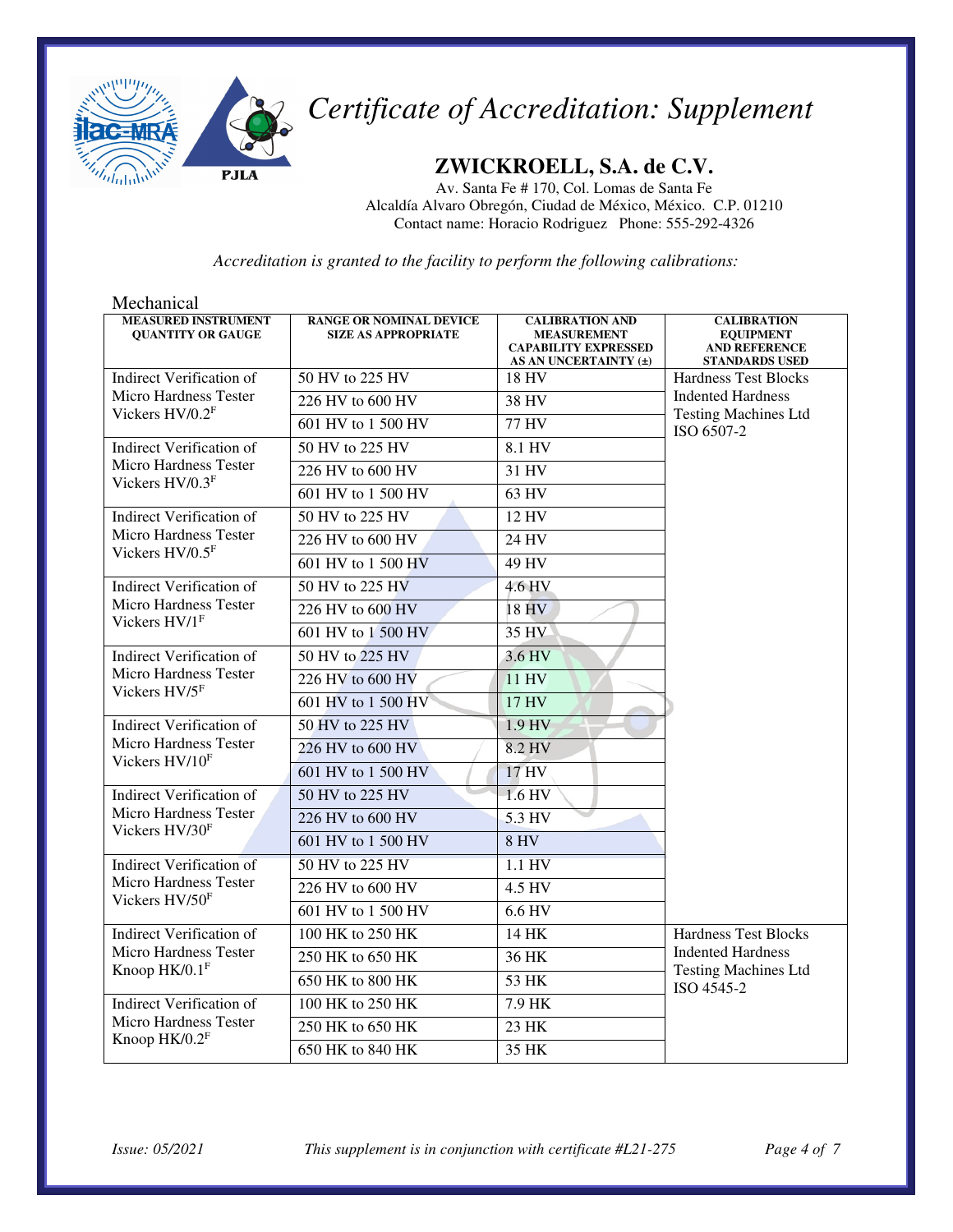

### **ZWICKROELL, S.A. de C.V.**

Av. Santa Fe # 170, Col. Lomas de Santa Fe Alcaldía Alvaro Obregón, Ciudad de México, México. C.P. 01210 Contact name: Horacio Rodriguez Phone: 555-292-4326

*Accreditation is granted to the facility to perform the following calibrations:*

| Mechanical                                                                                          |                                                                        |                                                                                                      |                                                                                         |
|-----------------------------------------------------------------------------------------------------|------------------------------------------------------------------------|------------------------------------------------------------------------------------------------------|-----------------------------------------------------------------------------------------|
| <b>MEASURED INSTRUMENT</b><br><b>QUANTITY OR GAUGE</b>                                              | <b>RANGE OR NOMINAL</b><br><b>DEVICE SIZE AS</b><br><b>APPROPRIATE</b> | <b>CALIBRATION AND</b><br><b>MEASUREMENT</b><br><b>CAPABILITY EXPRESSED</b><br>AS AN UNCERTAINTY (±) | <b>CALIBRATION</b><br><b>EQUIPMENT</b><br><b>AND REFERENCE</b><br><b>STANDARDS USED</b> |
| Indirect Verification of                                                                            | 100 HK to 250 HK                                                       | 11 HK                                                                                                | <b>Hardness Test Blocks</b>                                                             |
| Micro Hardness Tester<br>Knoop HK/0.3F                                                              | 250 HK to 650 HK                                                       | 8.2 HK                                                                                               | <b>Indented Hardness Testing</b><br>Machines Ltd                                        |
|                                                                                                     | 650 HK to 840 HK                                                       | 31 HK                                                                                                | ISO 4545-2                                                                              |
| <b>Indirect Verification of</b>                                                                     | 100 HK to 250 HK                                                       | 5.8 HK                                                                                               |                                                                                         |
| <b>Micro Hardness Tester</b><br>Knoop HK/0.5F                                                       | 250 HK to 650 HK                                                       | <b>18 HK</b>                                                                                         |                                                                                         |
|                                                                                                     | 650 HK to 840 HK                                                       | 27 HK                                                                                                |                                                                                         |
| <b>Indirect Verification for Impact</b>                                                             | 2 J to 88 J                                                            | 0.16J                                                                                                | <b>ASTM E-23 16</b>                                                                     |
| <b>Tests Machines for Metallic</b><br>Materials <sup>O</sup>                                        | 88 J to 750 J                                                          | 0.39J                                                                                                | ISO 148-2 SRM 2092 (NIST)<br>Low Energy Level                                           |
|                                                                                                     |                                                                        |                                                                                                      | <b>SRM 2096 (NIST)</b><br>High Energy Level 1                                           |
| Direct Verification for Impact<br><b>Tests Machines for Plastic</b><br>Materials Time <sup>O</sup>  | $0.15$ s to 60 s                                                       | 0.05 s                                                                                               | Stopwatch<br>Hanhart<br>ASTM D256<br>ASTM D6110<br>ISO 179 / ISO 180                    |
| Direct Verification for Impact<br><b>Tests Machines for Plastic</b><br>Materials Force <sup>O</sup> | 1 N to 100 N                                                           | 0.02N                                                                                                | Load Cell<br>ACD100N<br>ASTM D256<br>ASTM D6110<br>ISO 179 / ISO 180                    |
| Direct Verification for Impact<br><b>Tests Machines for Plastic</b><br>Materials Angle <sup>O</sup> | $1^\circ$ to $150^\circ$                                               | $0.08^\circ$                                                                                         | Digital Angle Gauge Wyler<br>ASTM D256<br>ASTM D6110<br>ISO 179 / ISO 180               |
| Verification of the Speed of the<br>Crosshead in Testing Machines <sup>O</sup>                      | $0.01$ mm/min to<br>200 mm/min                                         | $0.045$ mm/min                                                                                       | Digital Length Gauge<br>Stopwatch<br>ASTM E2658                                         |
| Verification of Flow Index<br>Machines - Force <sup>O</sup>                                         | 0.325 kg to 21.6 kg                                                    | 3g                                                                                                   | <b>Weight Scale</b><br>ASTM D1238                                                       |
|                                                                                                     | 2.55 kg to 50 kg                                                       | $0.15\%$ of reading                                                                                  | Load Cell<br>ASTM D1238                                                                 |
| Verification of Flow Index<br>Machines - Temperature                                                | 21 °C to 400 °C                                                        | $0.09$ °C                                                                                            | RTD PT100<br>ASTM D1238                                                                 |
| Flow Index<br>Displacement <sup>O</sup>                                                             | $0.003$ mm to $60$ mm                                                  | $1 \mu m$                                                                                            | Digital Length Gauge<br>ASTM D1238                                                      |
|                                                                                                     | 1.1 mm to $100$ mm                                                     | $2 \mu m$                                                                                            | <b>Gauge Length Blocks</b><br>ASTM D1238                                                |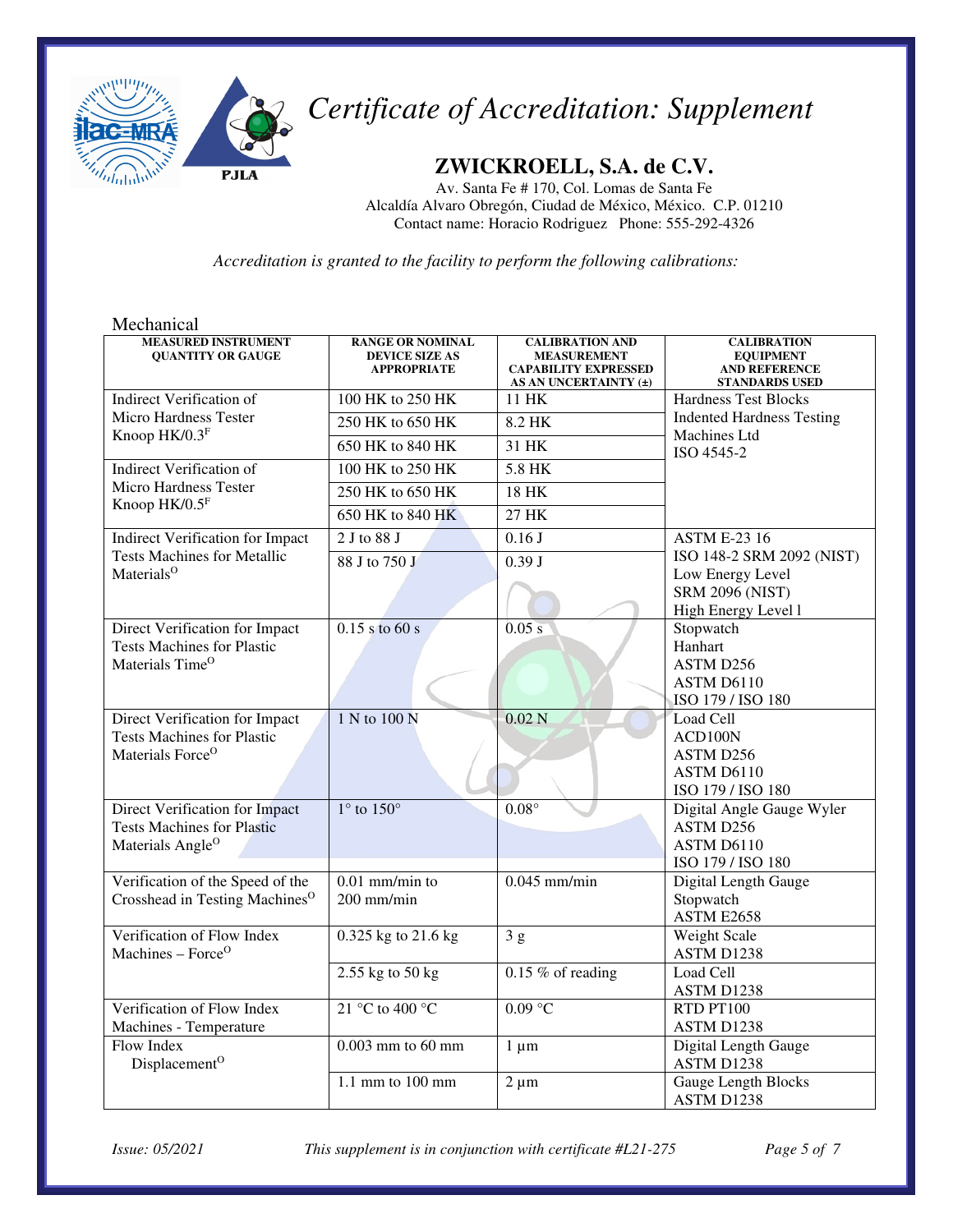

### **ZWICKROELL, S.A. de C.V.**

Av. Santa Fe # 170, Col. Lomas de Santa Fe Alcaldía Alvaro Obregón, Ciudad de México, México. C.P. 01210 Contact name: Horacio Rodriguez Phone: 555-292-4326

*Accreditation is granted to the facility to perform the following calibrations:*

|  | Mass, Force, and Weighing Devices |
|--|-----------------------------------|
|--|-----------------------------------|

| <b>MEASURED INSTRUMENT</b><br><b>QUANTITY OR GAUGE</b> | <b>RANGE OR NOMINAL</b><br><b>DEVICE SIZE AS</b> | <b>CALIBRATION AND</b><br><b>MEASUREMENT</b>         | <b>CALIBRATION</b><br><b>EQUIPMENT</b>        |
|--------------------------------------------------------|--------------------------------------------------|------------------------------------------------------|-----------------------------------------------|
|                                                        | <b>APPROPRIATE</b>                               | <b>CAPABILITY EXPRESSED</b><br>AS AN UNCERTAINTY (±) | <b>AND REFERENCE</b><br><b>STANDARDS USED</b> |
| <b>Material Testing</b>                                | 0.01 N to 200 N                                  | $0.13\%$ of reading                                  | Dead Weights, Kern & Son                      |
| Machines and Force                                     |                                                  |                                                      | <b>NMX-CH-7500-1-IMNC</b>                     |
| Instruments - Tensile <sup>O</sup>                     |                                                  |                                                      | <b>ASTM E4</b>                                |
|                                                        | 0.025 kN to 0.25 kN                              | 0.11 $%$ of reading                                  | Load Cell of 2.5 kN                           |
|                                                        | 0.25 kN to 2.5 kN                                | $0.11\%$ of reading                                  | <b>GTM/ZWICK</b>                              |
|                                                        |                                                  |                                                      | Model: KTN-P                                  |
|                                                        |                                                  |                                                      | NMX-CH-7500-1-IMNC                            |
|                                                        |                                                  |                                                      | ASTM E4                                       |
|                                                        | $0.5$ kN to $5$ kN                               | $0.11\%$ of reading                                  | Load Cell of 50 kN<br><b>GTM/ZWICK</b>        |
|                                                        | $5$ kN to $50$ kN                                | $0.11\%$ of reading                                  | Model: KTN-P                                  |
|                                                        |                                                  |                                                      | NMX-CH-7500-1-IMNC                            |
|                                                        |                                                  |                                                      | ASTM E4                                       |
|                                                        | 2.5 kN to 25 kN                                  | $0.11\%$ of reading                                  | Load Cell of 250 kN                           |
|                                                        | 25 kN to 250 kN                                  |                                                      | <b>GTM/ZWICK</b>                              |
|                                                        |                                                  | $\overline{0.11\%}$ of reading                       | Model: KTN-P                                  |
|                                                        |                                                  |                                                      | NMX-CH-7500-1-IMNC                            |
|                                                        |                                                  |                                                      | <b>ASTM E4</b>                                |
|                                                        | $6 \text{ kN}$ to $60 \text{ kN}$                | $0.12\%$ of reading                                  | Load Cell of 600 kN                           |
|                                                        | 60 kN to 600 kN                                  | $0.12\%$ of reading                                  | <b>GTM/ZWICK</b>                              |
|                                                        |                                                  |                                                      | Model: KTN-P                                  |
|                                                        |                                                  |                                                      | NMX-CH-7500-1-IMNC                            |
|                                                        |                                                  |                                                      | ASTM E4                                       |
| <b>Material Testing</b>                                | 0.01 N to 200 N                                  | $0.13\%$ of reading                                  | Dead Weights, Kern & Son                      |
| Machines and Force                                     |                                                  |                                                      | <b>NMX-CH-7500-1-IMNC</b>                     |
| Instruments-                                           |                                                  |                                                      | <b>ASTM E4</b>                                |
| Compression <sup>F</sup>                               | 0.025 kN to 0.25 kN                              | 0.11 % of reading                                    | Load Cell of 2.5 kN                           |
|                                                        | 0.25 kN to 2.5 kN                                | $0.11\%$ of reading                                  | <b>GTM/ZWICK</b><br>Model: KTN-P              |
|                                                        |                                                  |                                                      | NMX-CH-7500-1-IMNC                            |
|                                                        |                                                  |                                                      | <b>ASTM E4</b>                                |
|                                                        | $0.5$ kN to $5$ kN                               | $\overline{0.11}$ % of reading                       | Load Cell of 50 kN                            |
|                                                        | 5 kN to 50 kN                                    | 0.11 $%$ of reading                                  | <b>GTM/ZWICK</b>                              |
|                                                        |                                                  |                                                      | Model: KTN-P                                  |
|                                                        |                                                  |                                                      | NMX-CH-7500-1-IMNC                            |
|                                                        |                                                  |                                                      | ASTM E4                                       |
|                                                        | 2.5 kN to $25$ kN                                | 0.11 $%$ of reading                                  | Load Cell of 250 kN                           |
|                                                        | 25 kN to 250 kN                                  | $0.11\%$ of reading                                  | <b>GTM/ZWICK</b>                              |
|                                                        |                                                  |                                                      | Model: KTN-P                                  |
|                                                        |                                                  |                                                      | <b>NMX-CH-7500-1-IMNC</b>                     |
|                                                        |                                                  |                                                      | <b>ASTM E4</b>                                |